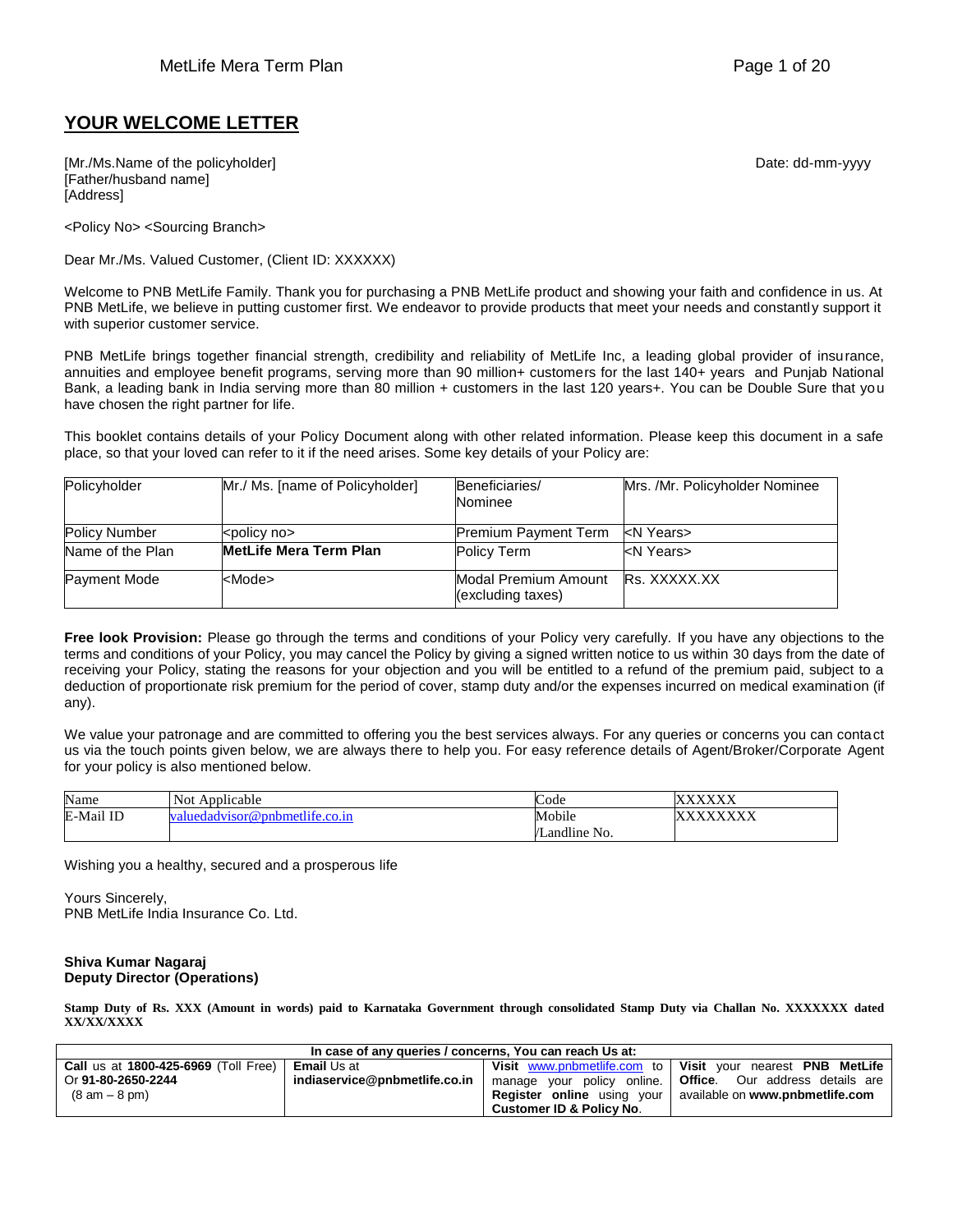# **POLICY PREAMBLE**

## **MetLife Mera Term Plan**

This is a contract of insurance between You and PNB MetLife India Insurance Company Limited. This contract of insurance has been effected on receipt of the premium deposit and is based on the details in the Application received together with the other information, documentation and declarations received from You for effecting a life insurance contract on the life of the person named in the Policy Schedule below.

We agree to pay the benefits under this Policy on the occurrence of the insured event described in Part C of this Policy, subject to the terms and conditions of the Policy.

On examination of the Policy, if You notice any mistake or error, please return the Policy document to Us in order that We may rectify the mistake/error.

Signed by and on behalf of PNB MetLife India Insurance Company Limited

[Signature] [Name of signing authority] [Designation of signing authority]

# **POLICY SCHEDULE**

| Name of the Plan          | MetLife Mera Term Plan                  |
|---------------------------|-----------------------------------------|
| <b>Nature of the Plan</b> | Non-Linked, Non-Participating Term Plan |
| <b>UIN</b>                | $[ \times ]$                            |

| Application | Polic\   | Date of | Issuing |  |
|-------------|----------|---------|---------|--|
| numher      | number - | issue   | office  |  |

#### **1. Details of the Policyholder and Insured**

| Name of the Policyholder |                   |     | Gender |  |
|--------------------------|-------------------|-----|--------|--|
| Name of the Insured      |                   |     |        |  |
| Proof of identification  |                   |     | Gender |  |
| Date of birth of Insured |                   |     |        |  |
| Whether Age admitted     | <yes no=""></yes> | Age |        |  |

| Is Joint Life Cover chosen?     | Yes / No If 'Yes', the following details will be provided |     |        |  |
|---------------------------------|-----------------------------------------------------------|-----|--------|--|
| Name of the Insured<br>(Spouse) |                                                           |     |        |  |
| Proof of identification         |                                                           |     | Gender |  |
| Date of birth of Spouse         |                                                           |     |        |  |
| Whether Age admitted            | <yes no=""></yes>                                         | Age |        |  |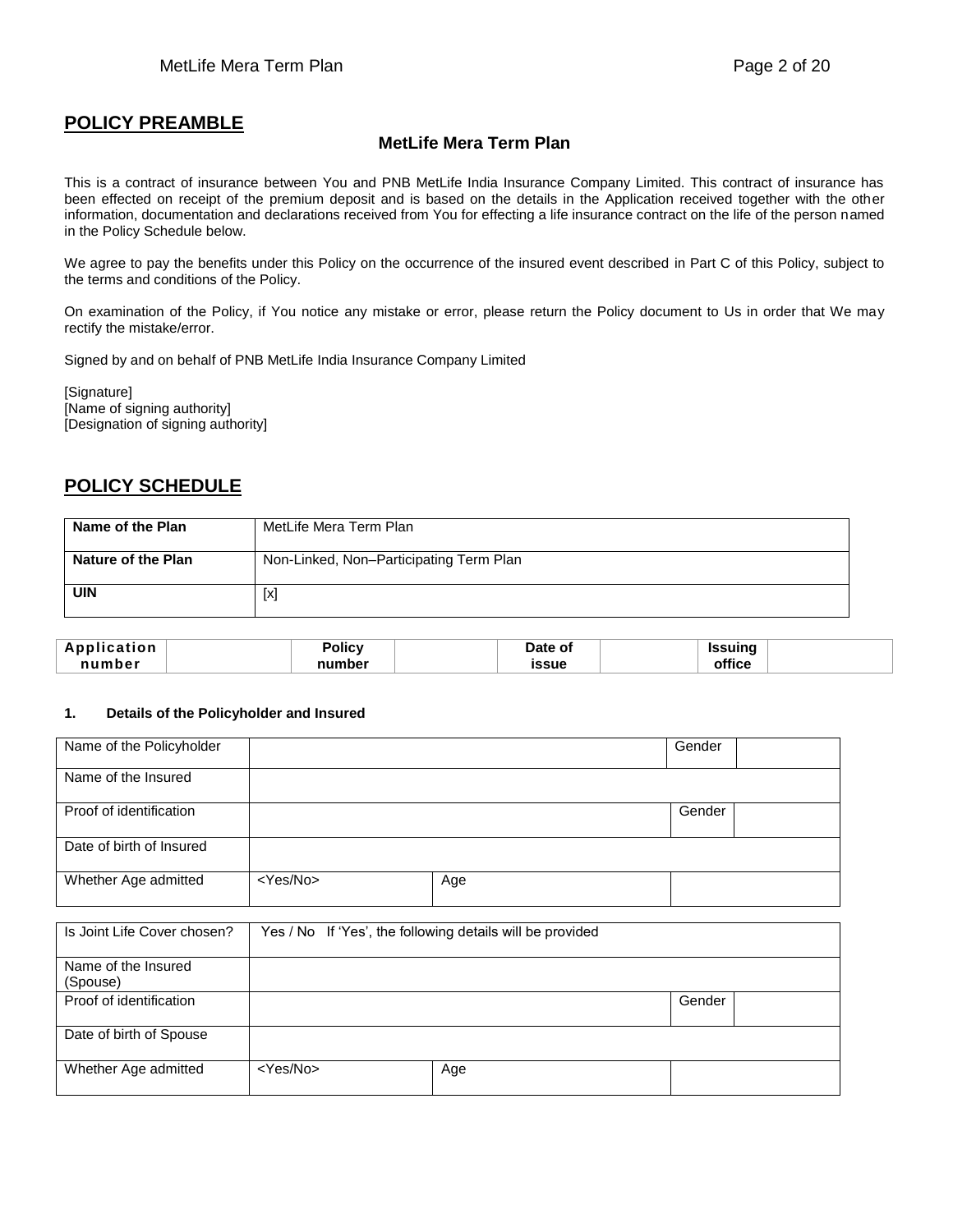# **2. Policy Benefits**

| Basic Sum Assured (Insured)<br>Rs. <                |                                              |                                                                                                                                                                                                                 |       |                                  |  |
|-----------------------------------------------------|----------------------------------------------|-----------------------------------------------------------------------------------------------------------------------------------------------------------------------------------------------------------------|-------|----------------------------------|--|
| Basic Sum Assured (Spouse)                          |                                              | Rs. <>, payable in lump sum to the nominee in case of death                                                                                                                                                     |       |                                  |  |
|                                                     | Available<br><b>Options</b>                  | <b>Benefit Details</b><br>By Lump Sum                                                                                                                                                                           |       | Option<br><b>Selected</b>        |  |
|                                                     | Option 1                                     |                                                                                                                                                                                                                 |       | Yes $\square$<br>No <sub>1</sub> |  |
| How Death<br>Benefit of<br>Insured will             | Option 2                                     | 50% in lump sum and the balance in equal monthly<br>instalments over 120 months<br>If chosen, the equal monthly instalment amount = Rs.                                                                         |       | Yes $\Box$<br>No $\Box$          |  |
| be paid?                                            | Option 3                                     | 50% in lump sum and the balance in increasing monthly<br>instalments over 120 months (*)<br>If chosen, the First Year monthly instalment amount = Rs.                                                           |       | Yes $\Box$<br>No <sub>1</sub>    |  |
|                                                     | Option 4                                     | 50% in lump sum and the balance in level monthly<br>Yes $\square$<br>No $\Box$<br>instalments till the nominated child (^) attains age 21 years.<br>If chosen, the current age of the nominated child: xx years |       |                                  |  |
| Is Life Stage Option chosen?                        |                                              | Yes $\Box$<br>No <sub>1</sub><br>Please refer to Section 2.4 mentioned below for further details on the chosen benefit.                                                                                         |       |                                  |  |
| Joint Life Cover Option                             |                                              | Yes $\Box$<br>No <sub>1</sub><br>Please refer to Section 2.3 mentioned below for further details on the chosen benefit.                                                                                         |       |                                  |  |
|                                                     |                                              | Details of Additional Benefits chosen (For Insured only)                                                                                                                                                        |       |                                  |  |
| <b>Additional Optional Rider</b><br><b>Benefits</b> |                                              | <b>Rider Sum Assured</b><br><b>Rider Policy Number</b>                                                                                                                                                          |       |                                  |  |
| Assured                                             | <b>Accidental Death Benefit Sum</b><br>Rs. < |                                                                                                                                                                                                                 |       |                                  |  |
| <b>Accident Disability Benefit</b><br>Sum Assured   |                                              |                                                                                                                                                                                                                 | Rs. < |                                  |  |
| Critical Illness Sum Assured                        |                                              |                                                                                                                                                                                                                 | Rs. < |                                  |  |
| Serious Illness Sum Assured                         |                                              |                                                                                                                                                                                                                 | Rs. < |                                  |  |

## **3. Policy Details**

| Date of Inception of the Policy |                                      |              |
|---------------------------------|--------------------------------------|--------------|
| Date of Commencement of         |                                      |              |
| the risk                        |                                      |              |
| Completion Date of the Policy   |                                      |              |
| Term                            |                                      |              |
|                                 |                                      |              |
| Policy Term                     |                                      |              |
|                                 |                                      |              |
| Policy currency                 |                                      |              |
|                                 |                                      |              |
| Annualized Premium              | Insured $Rs. <$                      | Spouse Rs.<> |
|                                 |                                      |              |
| <b>Rider Premiums</b>           | <b>Accidental Death Benefit</b>      | Rs.          |
|                                 | <b>Accidental Disability Benefit</b> | Rs.          |
|                                 | <b>Critical Illness Benefit</b>      | Rs.          |
|                                 | Serious Illness Benefit              | Rs.          |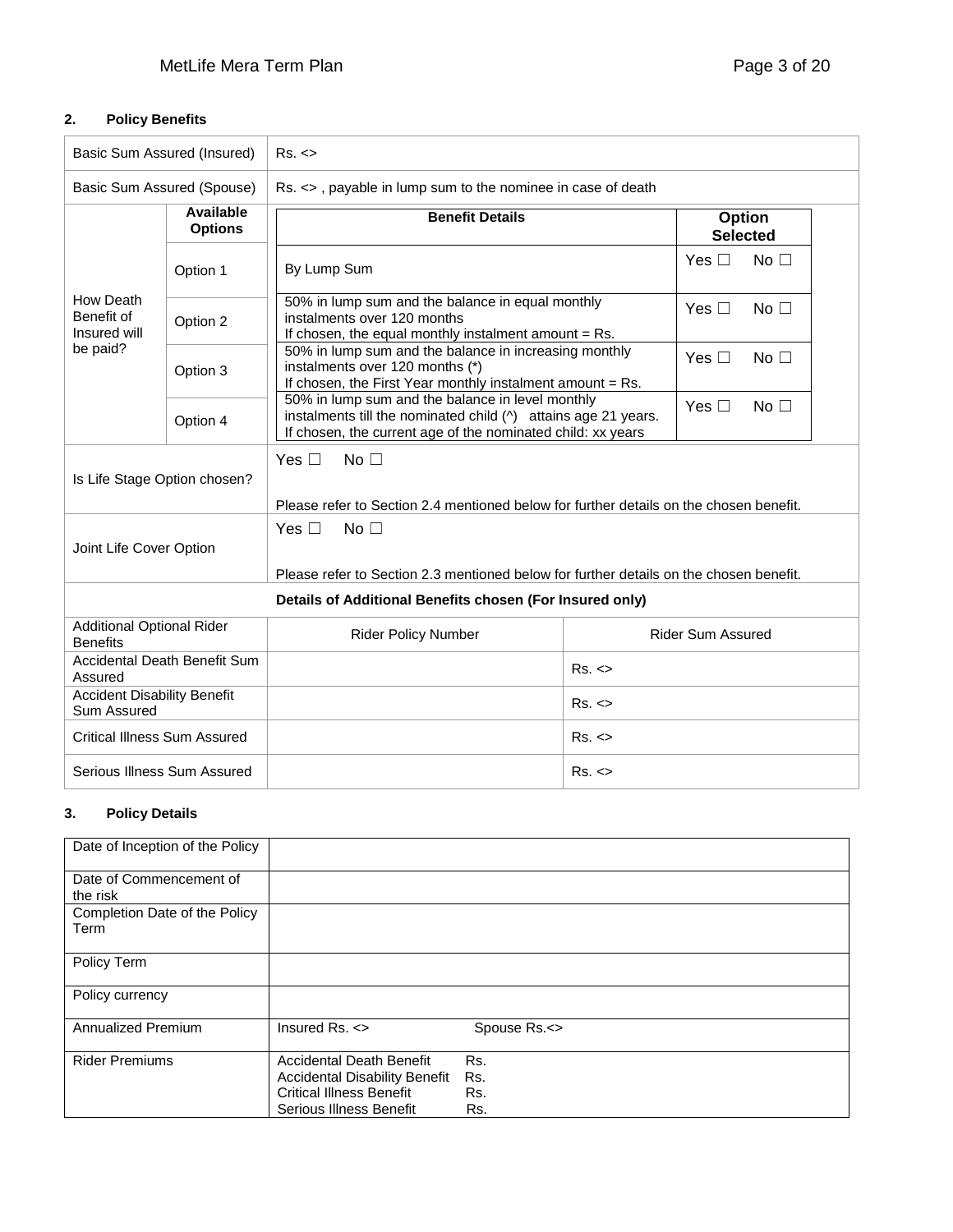#### **4. Premium Details**

|                                | <b>Insured</b> | <b>Spouse</b> | <b>Accidental</b><br>Death<br><b>Benefit</b> | <b>Accidental</b><br><b>Disability</b><br><b>Benefit</b> | <b>Critical</b><br><b>Illness</b><br><b>Benefit</b> | <b>Serious</b><br><b>Illness</b><br><b>Benefit</b> |
|--------------------------------|----------------|---------------|----------------------------------------------|----------------------------------------------------------|-----------------------------------------------------|----------------------------------------------------|
| <b>Annualized Premium</b>      | Rs. <          |               |                                              |                                                          |                                                     |                                                    |
| Modal Premium                  | Rs. <          |               |                                              |                                                          |                                                     |                                                    |
| Service Tax                    | Rs. <          |               |                                              |                                                          |                                                     |                                                    |
| Total Modal premium<br>amount* | Rs. <          |               |                                              |                                                          |                                                     |                                                    |
| <b>Premium Frequency</b>       |                |               |                                              |                                                          |                                                     |                                                    |
| Premium due date               |                |               |                                              |                                                          |                                                     |                                                    |
| Last due date of premium       |                |               |                                              |                                                          |                                                     |                                                    |
| Premium Payment term           |                |               |                                              |                                                          |                                                     |                                                    |

**\*** Includes service tax at prevailing rates. Premium rates are subject to change in case of any variance in the present rates or in the event of any new or additional tax/levy being made applicable/ imposed on the premium(s) by competent authority, the same would be borne by the Policyholder.

| Special provisions / options |  |
|------------------------------|--|
|                              |  |

#### **5. Nominee details**

| Name(s) of the Nominee (For Insured) | Relationship | Share(s) % |
|--------------------------------------|--------------|------------|
|                                      |              |            |
| $\mathbf{2}$                         |              |            |
| 3)                                   |              |            |
| $\left 4\right $                     |              |            |

| Name(s) of the Nominee (For Spouse) | Relationship | Share(s) % |
|-------------------------------------|--------------|------------|
|                                     |              |            |
| 2                                   |              |            |
| 3                                   |              |            |
| $\left(4\right)$                    |              |            |

#### **6. Appointee details (Only in case Nominee is less than 18 years of Age)**

On examination of the Policy, if You notice any mistake, the Policy document must be returned to Us for correction.

(\*) The first year Monthly Income shall be 0.39% of the Base Sum Assured thereafter increasing @ 12% simple per annum

(^) Please check the level monthly income factor to be applied on Base Sum Assured given under Part - C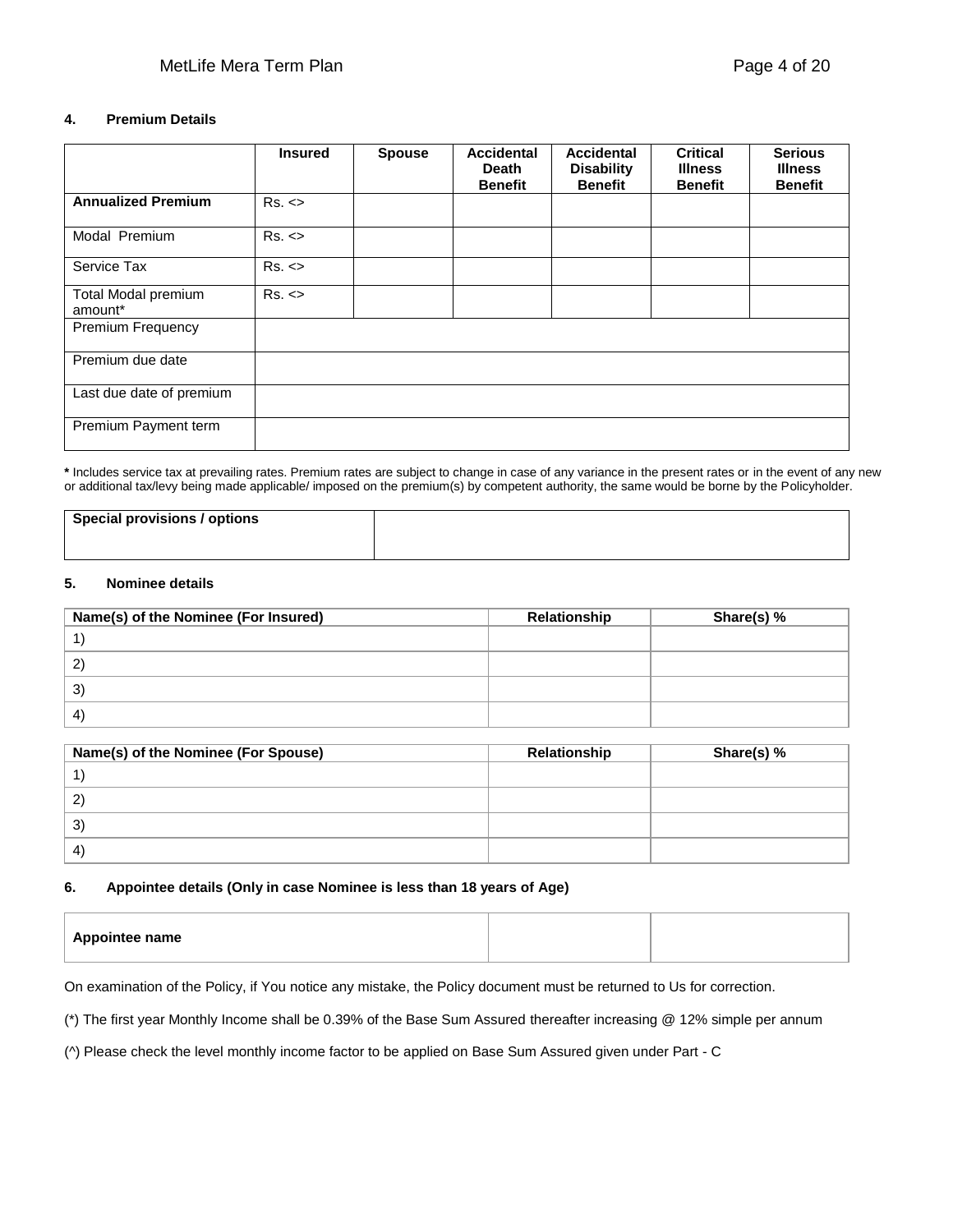# **DEFINITIONS APPLICABLE TO YOUR POLICY PART 4 PART - B** Part - B

The words or terms below that appear in this **Policy** in initial capitals and **bold** type will have the specific meaning given to them below. These defined words or terms will, where appropriate to the context, be read so that the singular includes the plural, and the masculine includes the feminine.

- **1. Age** means age of the **Insured** as of his last birthday and is as shown in the **Schedule**.
- **2. Annualized Premium** means one full year's **Regular Premium** less loading charged if any, by **Us.**
- **3. Application** means the proposal form and any other information given to **Us** to decide whether and on what terms to issue this **Policy**.
- **4. Appointee** means the person named in the **Schedule** to receive payment under this **Policy,** if the **Nominee** is a minor at the time payment becomes due under this **Policy.**
- **5. Basic Sum Assured** means the amount specified in the **Schedule**.
- **6. Business Day** means a working day of **Our** registered office.
- **7. Completion Date of the Policy Term** means the expiry date of this **Policy** as shown in the **Schedule**
- **8. Date of Commencement of Risk** means the date on which the risk under the **Policy** comes into effect and is as specified in the **Schedule**.
- **9. Date of Inception of the Policy** means the date on which this **Policy** is issued after **We** have accepted the risk under the **Application.** The **Date of Issue** is shown in the **Schedule**.
- **10. Date of commencement of the Policy** is the same of the **Date of Inception of the Policy.**
- **11. Death Benefit** means the **Death Sum Assured** which is higher of 10 times the annualized premium or 105% of all premiums paid as on the date of death or the minimum guaranteed sum assured on maturity or any absolute amount to be paid on death

Wherein; Absolute amount paid on death is the **Basic Sum Assured** of the policy

Minimum guaranteed sum assured on maturity is zero as it is a term product.

- **12. Financial Year** means the twelve month period between April and March of each calendar year**.**
- **13. Grace Period** means a period of 15 days if the **Regular Premium** is payable monthly and 30 days for all other frequencies for payment of **Regular Premium**.
- **14. Insured** means the person insured as named in the **Schedule.**
- **15. IRDA of India** means the Insurance Regulatory and Development Authority of India.
- **16. Nominee** means the person named in the **Schedule** who has been nominated by **You** to receive the benefits under the **Policy.**
- **17. Policy** means this contract of insurance, as evidenced by the **Policy Document**.
- **18. Policy Document** means this document, any endorsements issued by **Us**, the **Schedule** and the **Application**.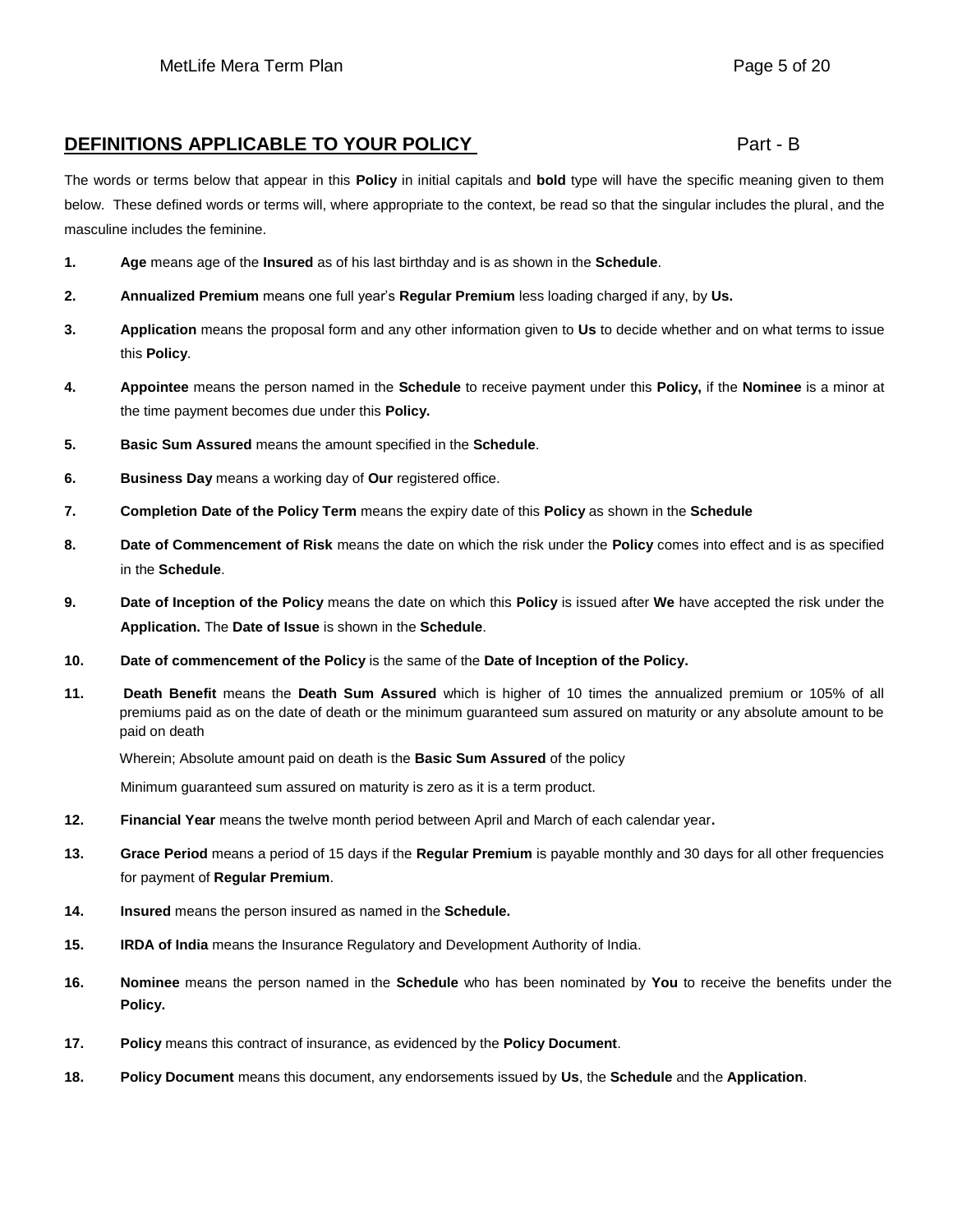- **19. Policy Anniversary** means the period of one year from the **Date of Commencement of Risk** and every date falling one year thereafter, till the **Completion Date of the Policy Term.**
- **20. Policy Year** means a period of twelve consecutive calendar months from the **Date of Commencement of Risk.**
- **21. Policy Term** means the period commencing on the **Date of Commencement** and concluding on the **Completion Date of the Policy Term**.
- **22. Premium Payment Term** means the period specified in the **Schedule** for which **Regular Premium** must be paid.
- **23. Regular Premium** means the regular payments to be made by **You**, to keep the **Policy** in force, in accordance with the frequency of payment chosen by **You** and is the amount as specified in the **Schedule**
- **24. Revival Period** means a period of 2 years from the due date of the first unpaid **Regular Premium** during which the **Policy** may be revived.
- **25. Schedule** means the policy schedule set out above that **We** have issued, along with any annexure, tables or endorsements attached to it from time to time.
- **26. We**, **Us** or **Our** means PNB MetLife India Insurance Company Limited.
- **27. You** or **Your** means the Policyholder as named in the **Schedule.** The Policyholder and the **Insured** are the one and the same under this **Policy.**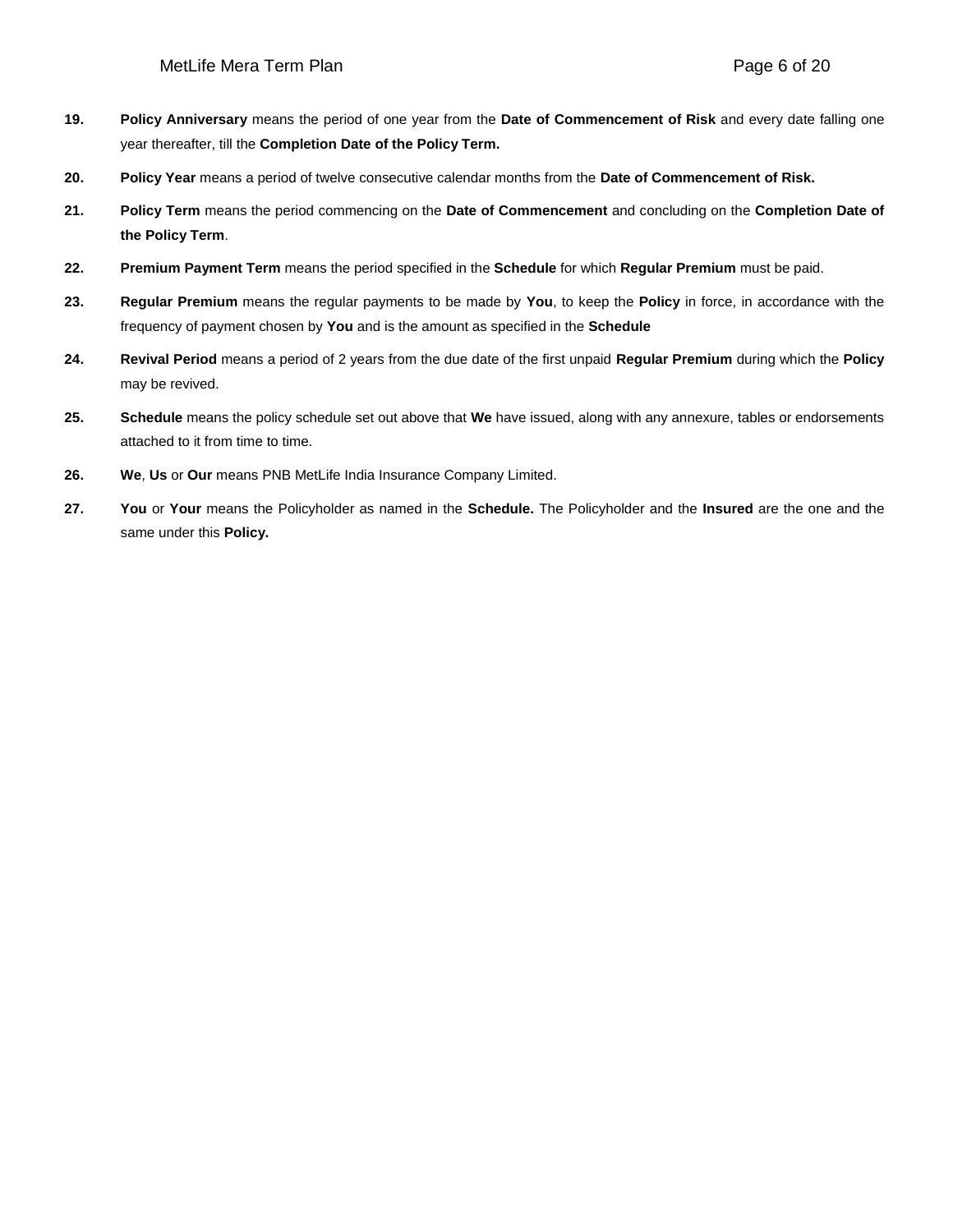# **POLICY FEATURES, BENEFITS & PREMIUM PAYMENT CONDITIONS**

#### **1. Policy Features**

MetLife Mera Term Plan is a non-linked, non-participating term plan. This plan offers the benefits listed below. The benefits will be payable subject to the terms and conditions of this **Policy**, including the Premium Payment Conditions set out below.

#### **2. Policy Benefits**

#### 2.1. **Death Benefit**

Upon the **Insured's** death when the **Policy** is in full force and effect, **We** shall pay the **Nominee (**or the **Appointee,** in the event applicable**)** the **Death Sum Assured** as the Death Benefit through the options appearing below. The **Schedule** will specify the option chosen, at the inception of the **Policy**, for paying the **Death Benefit**:

- (a) **Option 1 - Lump Sum Option**: Receive the **Basic Sum Assured** specified in the **Schedule** forthwith in lump sum.
- (b) **Option 2 - Family Income Option**: Receive 50% of the **Basic Sum Assured** in lump sum and a monthly income in the form of equal monthly installments on every **Monthly Anniversary Date** commencing from the **Monthly Anniversary Date** immediately succeeding the **Insured's** death and continuing for 120 months with each monthly installment being 0.58% of the **Basic Sum Assured**.
- (c) **Option 3 - Increasing Family Income Option**: Receive 50% of the **Basic Sum Assured** in lump sum and a monthly income on every **Monthly Anniversary Date** commencing from the **Monthly Anniversary Date** immediately succeeding the **Insured's** death and continuing for 120 months in the following manner:
	- (i) During the first year, **We** will pay a level monthly income of 0.39% of the **Basic Sum Assured**, limited to a total of 12 (Twelve) regular monthly incomes; and
	- (ii) After the first 12 months till the end of the aforesaid period of 120 months, the monthly income payable by **Us** shall increase by 12% simple per annum of the first year monthly income of 0.39 % of the **Basic Sum Assured**.
- (d) **Option 4 - Child Benefit Option**: Receive 50% of the **Basic Sum Assured** in lump sum and a monthly income on every **Monthly Anniversary Date** commencing from the **Monthly Anniversary Date** immediately succeeding the **Insured's** death till the **Nominee** child attains the age of 21 years in the following manner:

| Attained Age of child at the time of | Level Monthly Income Factor (as a proportion of Base |
|--------------------------------------|------------------------------------------------------|
| Insured's death                      | Sum Assured)                                         |
|                                      | 0.37%                                                |
|                                      | 0.38%                                                |
|                                      | 0.39%                                                |
| 3                                    | 0.40%                                                |
| 4                                    | 0.41%                                                |
| 5                                    | 0.42%                                                |
| 6                                    | 0.44%                                                |
|                                      | 0.46%                                                |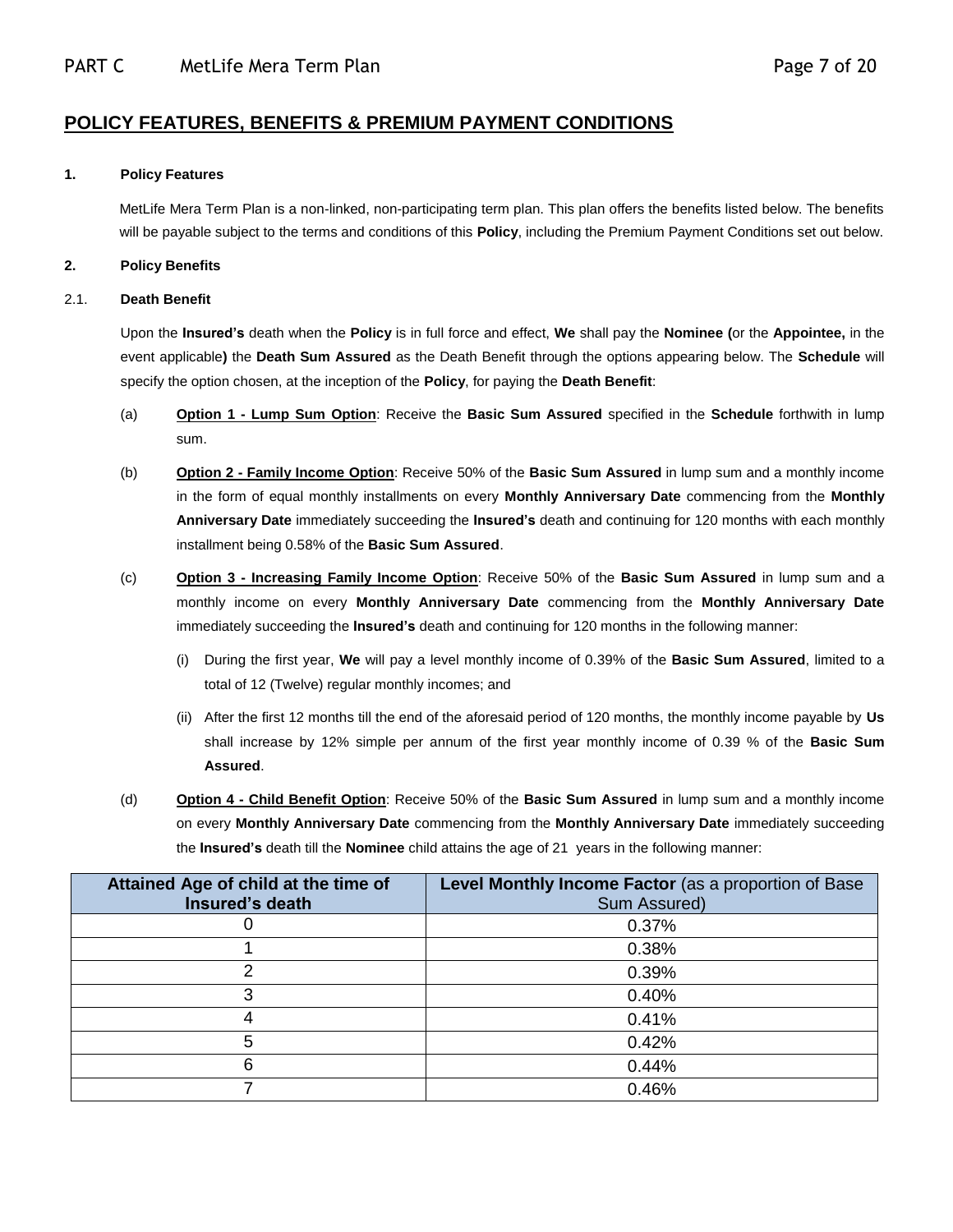| Attained Age of child at the time of<br>Insured's death | Level Monthly Income Factor (as a proportion of Base<br>Sum Assured) |
|---------------------------------------------------------|----------------------------------------------------------------------|
| 8                                                       | 0.48%                                                                |
| 9                                                       | 0.51%                                                                |
| 10                                                      | 0.54%                                                                |
| 11                                                      | 0.58%                                                                |
| 12                                                      | 0.63%                                                                |
| 13                                                      | 0.68%                                                                |
| 14                                                      | 0.76%                                                                |
| 15                                                      | 0.86%                                                                |
| 16                                                      | 1.00%                                                                |
| 17                                                      | 1.21%                                                                |
| 18                                                      | 1.57%                                                                |
| 19                                                      | 2.28%                                                                |
| 20                                                      | 4.43%                                                                |

If the nominated child attaining 21 years, the policy shall continue with the full Death Sum Assured and the death benefit shall be as lump sum.

In case the nominated child predeceases, the policyholder shall have the following options:

- Nominate any other child, having age less than 21 years; or
- Continue the Policy with the Death Sum Assured as lump sum death benefit payable.

However, in case the nominated child dies during the pay-out period of death benefit, then the pay-outs shall continue to be paid to the legal heirs of the insured.

The **Policy** terminates with the payment of last installment of the monthly income.

#### 2.2. **Additional Optional Rider Benefits**

The following additional Optional Rider Benefits are available under the **Policy**. The **Schedule** will specify if the Optional Benefit(s) is in force in respect of the **Insured**. In the event opted for, the Optional Benefit(s) -will be payable in addition to the Death Benefit.

- (a) **Accidental Death Benefit**
- (b) **Accidental Disability Benefit**
- (c) **Critical Illness Benefit**
- (d) **Serious Illness Benefit**

Please refer to the respective Rider Policy Document for full details, if **You** have chosen any of these options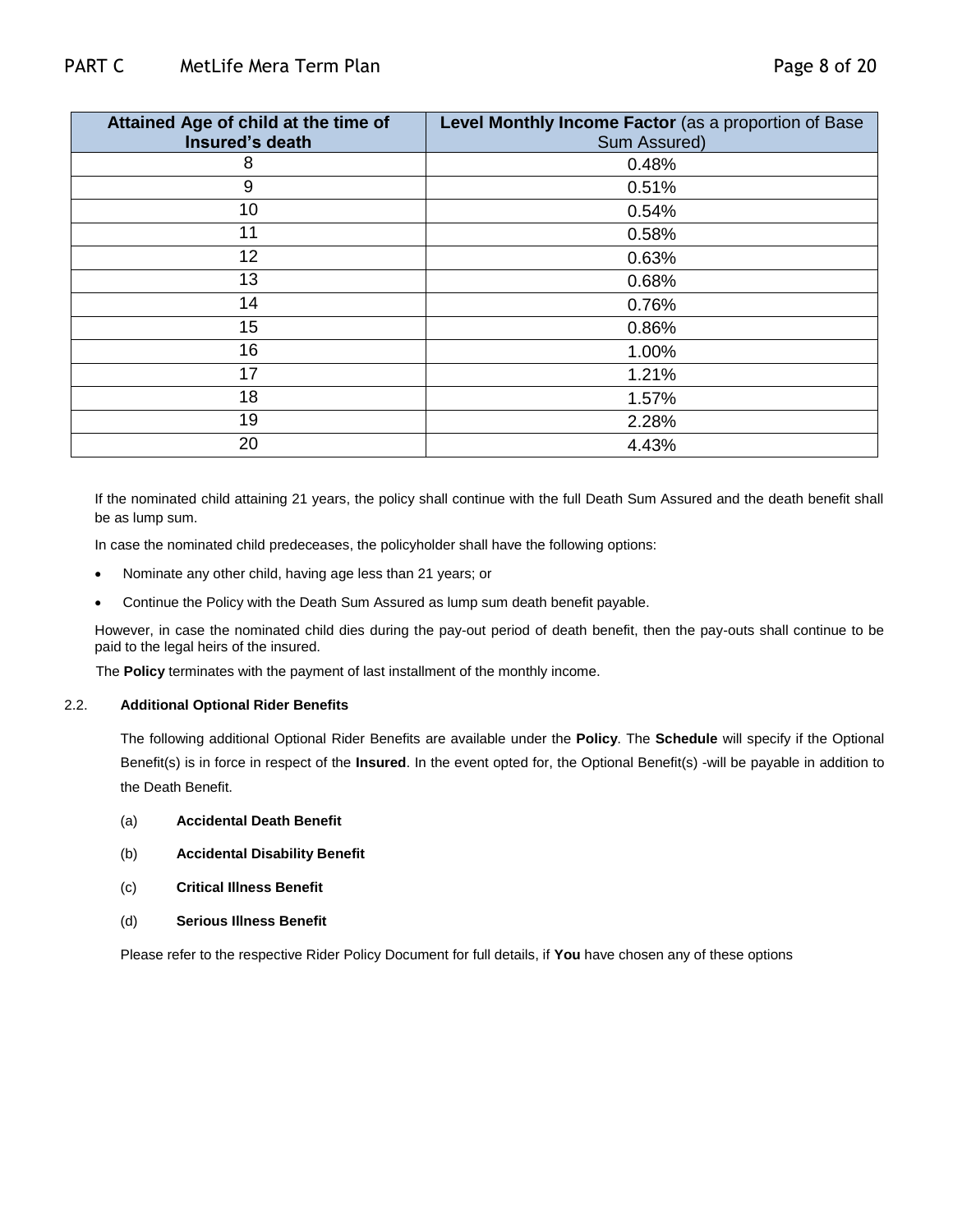### **2.3 Joint Life Cover:**

If **You** have chosen the Joint Life Coverage Option, both **You** (the First life) and **Your** spouse (the Second Life) are covered. The coverage to the Second life shall be equal to 50% of the Sum Assured chosen by **You** subject to a maximum of Rs. 50 lacs. Under this option

- In case of death of the First life the Death Sum Assured in respect of the First life will be paid. The Policy continues with future premium being waived. On the death of Second life thereafter Death Sum Assured in respect of Second Life is paid and the Policy is terminated.
- In case of Second Life predeceasing the First Life, the Death Sum Assured in respect of the Second Life is paid. The Policy shall continue with the base premium.
- If case of death of the both lives simultaneously the Death Sums Assured in respect of both the First Life and the Second Life will be paid and the policy is terminated.
- Once the Joint Life Cover is chosen the policyholder cannot discontinue the coverage of the particular life, unless it is due to the events as mentioned above.
- The option shall only be available where the sum assured of First Life greater than equal to Rs. 50 lacs.

Death sum assured for 'Second life' is defined as higher of 10 times the additional premium or 105% of all additional premiums paid for Second Life cover as on the date of death of the second life or any absolute amount to be paid on death of second life; wherein; Absolute amount paid on death of second life is the Sum Assured payable under this option.

## **2.4 Life Stage Benefit - Option to increase Sum Assured:**

If the Life Stage Benefit - Option to increase Sum Assured is chosen, **You** shall have an option to increase the coverage during the Term policy under the following circumstances:

- On **Your** marriage: Equal to 50% of the original cover subject to maximum of Rs. 5,000,000.
- On the birth of the first child: Equal to 25% of the original cover subject to maximum of Rs. 2,500,000.
- On the birth of the second child: Equal to 25% of the original cover subject to maximum of Rs. 2,500,000.

The enhancement of the coverage will be subject additional premiums. The additional premium for the enhanced cover shall be calculated based on **Your** attained age and the prevailing standard premium rates for term assurance cover at the time of exercising the option (i.e., on happening of defined life events) without any medical examination. The maximum additional sum assured put together under all these events will be Rs. 50,00,000.

This option is not available if **You** have opted for Joint Life Coverage.

#### **2.4 Maturity Benefit**

There is no maturity benefit payable under this **Policy**.

#### **2.6 Survival Benefit**

There is no survival benefit payable under this **Policy**.

#### **3 Premium Payment Conditions**

#### **3.6 Payment of Regular Premium**

**You** must pay the **Regular Premium** on or before its due date specified in the **Schedule**. All taxes, cess, surcharge and other levies, whether existing now or introduced in the future, will be levied, as and when applicable, on the **Regular Premiums** to be paid by **You**.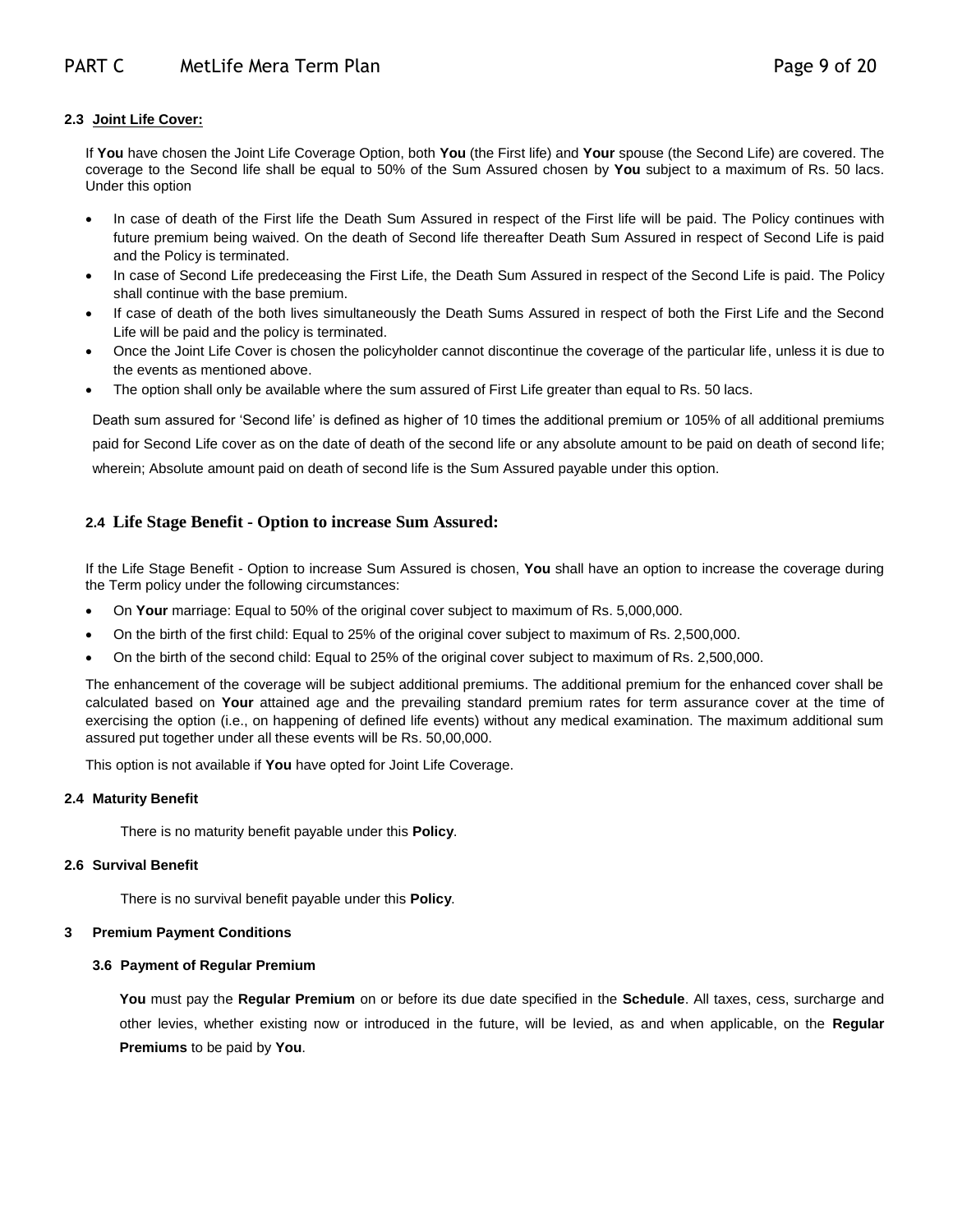#### **3.7 Alteration of the Regular Premium Frequency**

**You** may change the frequency of **Regular Premium** payments provided that **You** give **Us** a written request. The change in frequency will be applied only from the **Policy Anniversary** following the date of **Your** request.

#### **3.8 Grace Period**

**Regular Premium** that is not received in full by its due date may be paid in full during the **Grace Period**. Upon the **Insured's** death during the **Grace Period**, the Death Benefit shall be payable in full.

#### 3.9 **Premium Discontinuance**

If the **Regular Premium** is not received at any time during the **Policy Term** and the due **Regular Premium** is not received in full during the **Grace Period**, the **Policy** will lapse and no benefits shall be payable under the **Policy** on the occurrence of the **Insured's** death or otherwise. The lapsed **Policy** may be revived in accordance with Section 2 of Part D.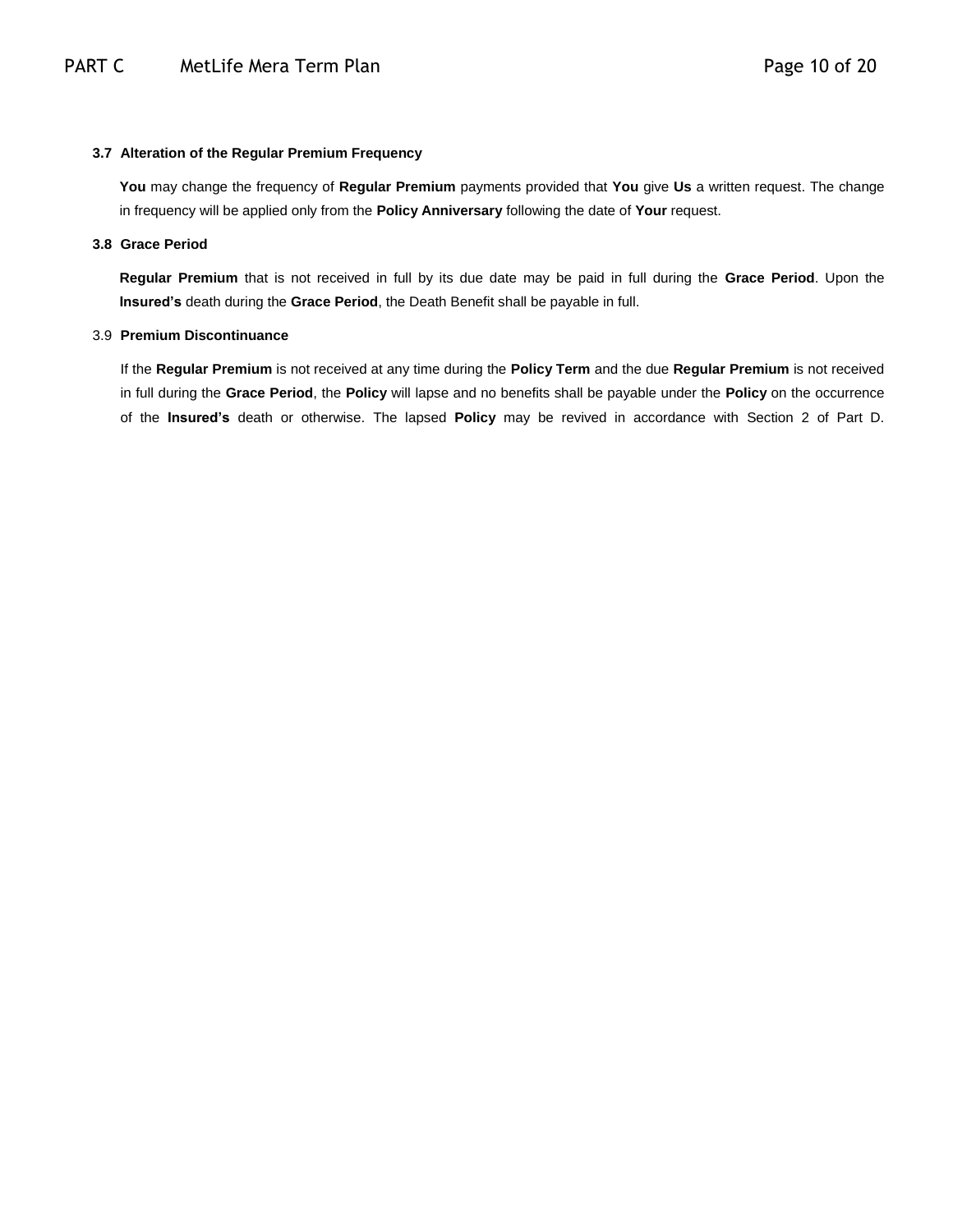## **POLICY SERVICING CONDITIONS**

**You are requested to refer to the Policy Servicing Conditions described below before making a request for Policy servicing to Us.**

#### **1. Free Look Period**

**You** have a period of 30 days from the date of receipt of the **Policy** to review the terms and conditions of this **Policy**. If **You**  have any objections to the terms and conditions, **You** may cancel the **Policy** by giving written notice to **Us** stating the reasons for **Your** objection and **You** will be entitled to a refund of the **Regular Premiums** paid subject to a deduction of proportionate risk premium for the period of cover in addition to the expenses incurred on medical examination (if any) and the stamp duty charges.

#### **2. Procedure for Revival of a Lapsed Policy**

A **Policy** that has lapsed in accordance with Part C may be revived during the **Revival Period** by giving **Us** written notice to revive the **Policy**, provided that:

- (a) Satisfactory evidence of insurability of the **Insured** in accordance with **Our** board approved underwriting policy is provided to **Us** at **Your** expense. **We** may impose extra premium for the continuance of the **Policy** in accordance with **Our** board approved underwriting policy;
- (b) The due **Regular Premium** and interest at the rate specified by **Us** is paid to **Us** in full. **We** may change the applicable interest rate from time to time with the approval of the **IRDA**;

#### **3. Loan**

Loans are not available under this **Policy**.

#### **4. Surrender**

This **Policy** does not acquire a Surrender Value.

#### **5. Claims Procedure**

**We** will not be obliged to make any payment of the Death Benefit or the Accidental Death Benefit unless and until **We** have received all of the information and documentation **We** request, including but not limited to:

- (a) The original **Policy** document;
- (b) The claim form prescribed by **Us**, duly completed;
- (c) The official death certificate issued by a competent governmental authority;
- (d) First Information Report, police inquest report and a post-mortem report where the **Insured's** death is due to an unnatural cause/**Accident**;
- (e) Proof of title to the **Policy** where applicable;
- (f) Nominee/**Appointee**/legal heir identification and address proof as per regulatory requirements.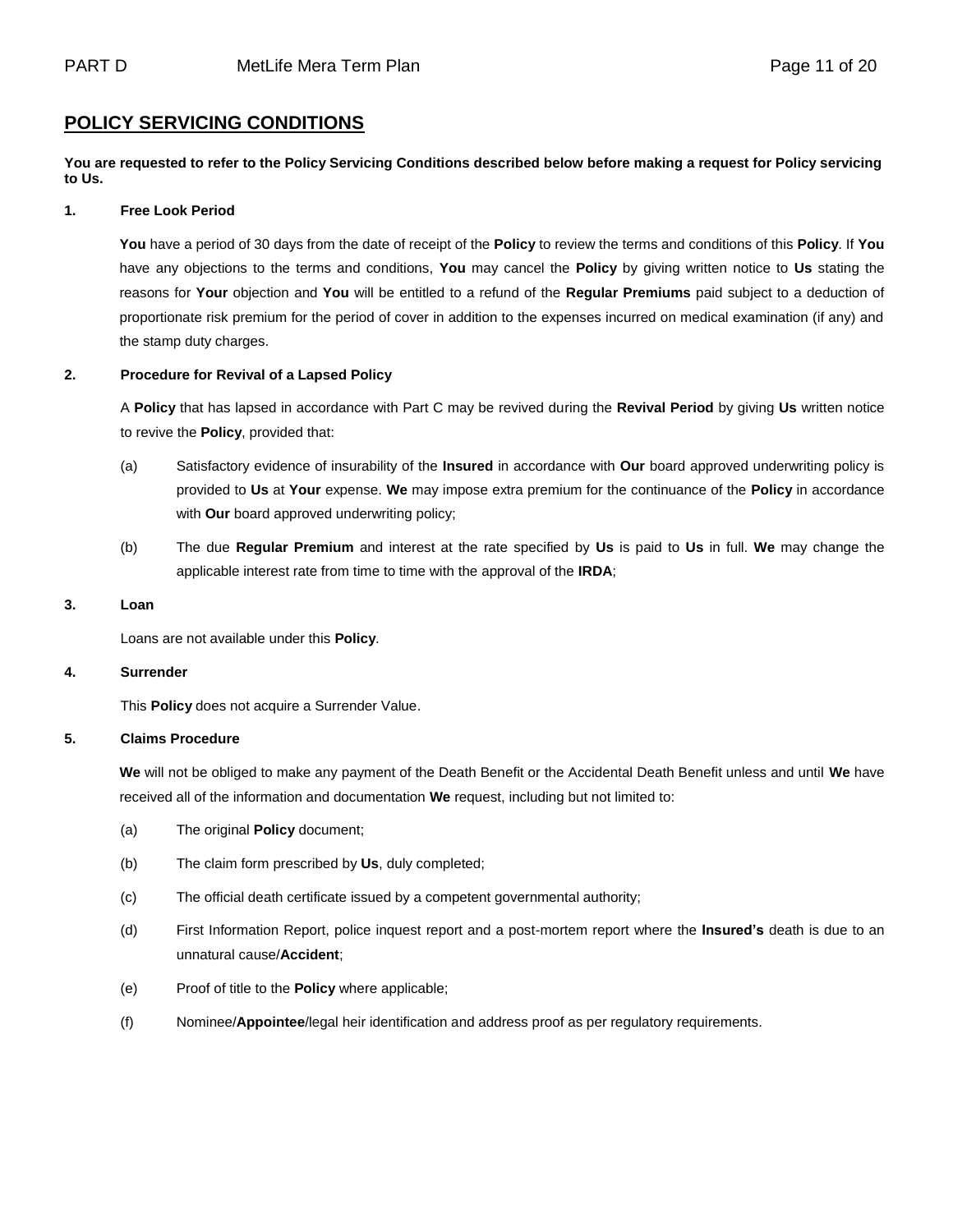## **6. Termination of the Policy**

The **Policy** shall be terminated on the occurrence of the earliest of the following:

- (a) Payment of the Death Benefit specified in Part C in full;
- (b) The **Completion Date of the Policy Term**
- (c) On the expiry of the **Revival Period**.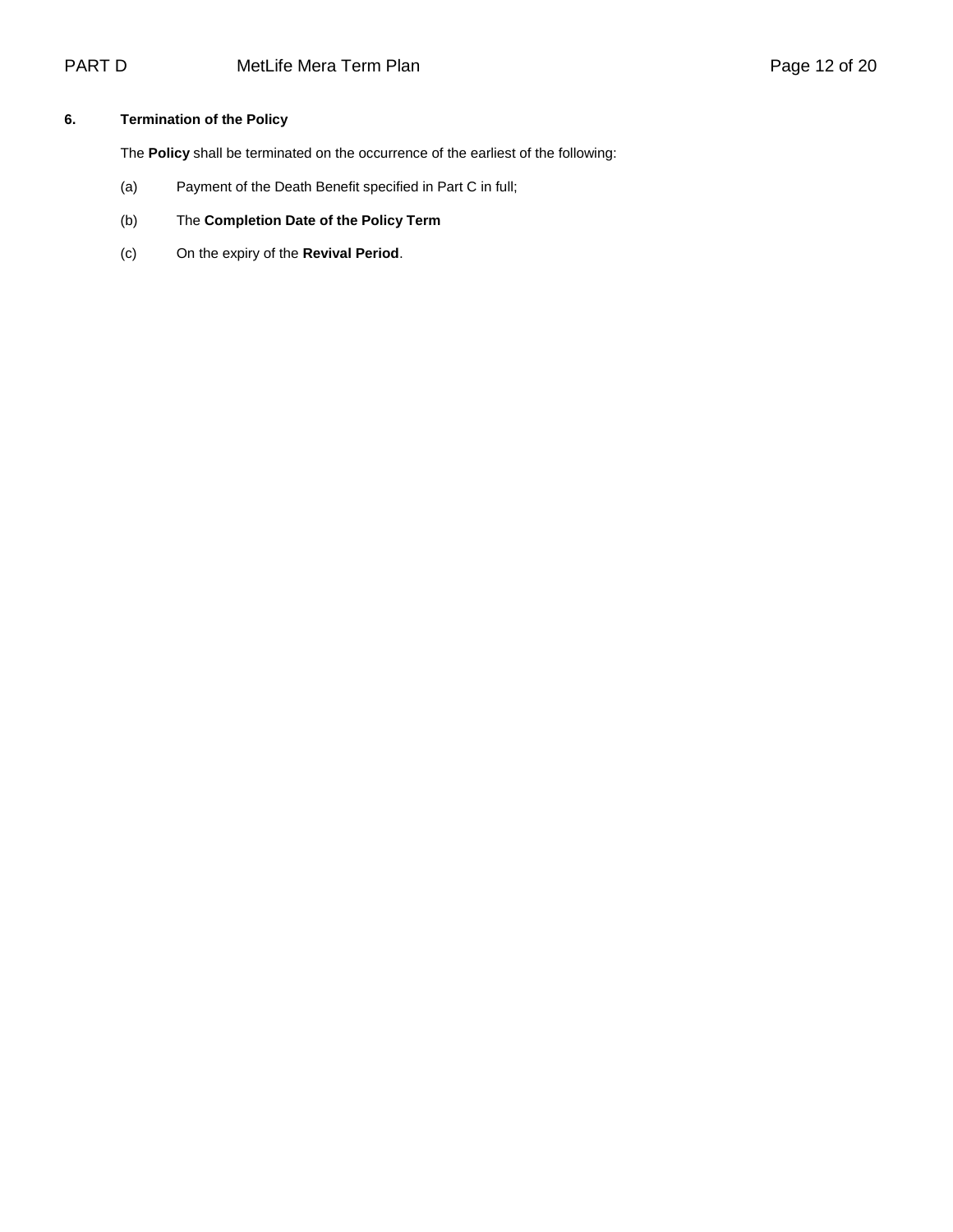# **POLICY CHARGES**

The following fees/charges are applicable under this **Policy**:

1. Miscellaneous Fee: This fee is payable for issuing a new **Policy** document if the original **Policy** document has been lost. The Miscellaneous Fee is presently Rs. 200 for each such request.

#### 2. **Notices:**

Any notice, request direction or instructions given to **Us**, under this **Policy**, shall be in writing and delivered by hand, post, facsimile or from registered electronic mail ID to:

PNB MetLife India Insurance Company Ltd., 'Brigade Seshamahal', 5 Vani Vilas Road, Basavangudi, Bangalore – 560 004, India. Toll Free Help line: 1-800-425-6969 (8am –8pm) Phone: +91 80 2650 2244 / Fax +91 80 41506969 Email: indiaservice@pnbmetlife.co.in / Web[: www.pnbmetlife.co.in](http://www.pnbmetlife.co.in/)

Similarly, any notice, direction or instruction to be given by **Us**, under the **Policy** shall be in writing and delivered by hand, post, courier, facsimile or registered electronic mail ID to the updated address in **Our** records.

**You** are requested to communicate any change in address, immediately, to enable **Us** to serve **You** promptly.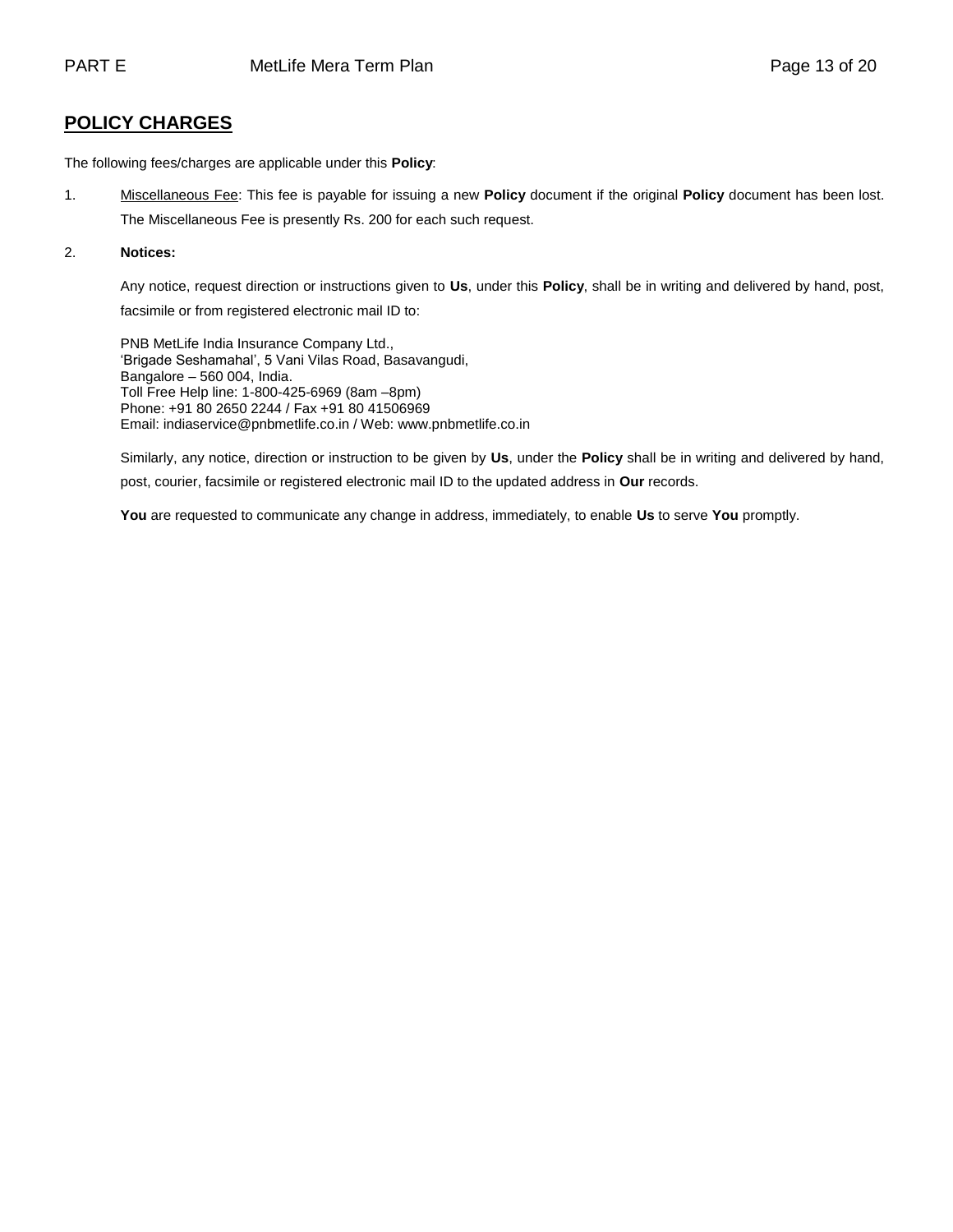# **GENERAL TERMS & CONDITIONS**

#### **The following general terms and conditions are applicable to Your Policy.**

If **You** wish to change the **Nominee**, assign the **Policy** or update **Your/Nominee's** address or other contact details in **Our** records, **You** should do so only through the forms prescribed by **Us** for these purposes. These forms are available at **Our** offices or may be obtained from **Your** financial advisor.

#### 1. **Nomination:**

Nomination should be in accordance with provisions of Section 39 of the Insurance Act 1938 as amended from time to time. A Leaflet containing the simplified version of the provisions of Section 39 is enclosed as **Annexure** to this **Policy** for your reference.

#### 2. **Assignment:**

Assignment should be in accordance with provisions of Section 38 of the Insurance Act 1938 as amended from time to time. A Leaflet containing the simplified version of the provisions of Section 38 is enclosed as **Annexure** to this **Policy** for your reference.

#### 3. **Taxation**

The tax benefits on the **Policy** shall be as per the prevailing tax laws in India and amendments thereto from time to time. In respect of any payment made or to be made under this **Policy**, **We** will deduct or charge or recover taxes including service tax and other levies as applicable at such rates as notified by the government or such other body authorized by the government from time to time. Tax laws are subject to change.

### 4. **Currency & Place of Payment**

All amounts payable either to or by **Us** will be paid in the currency shown in the **Schedule**. Such amounts will be paid by a negotiable bank draft or cheque drawn on a bank in the country in which the currency of this **Policy** is denominated.

5. **Fraud, Misrepresentation and Forfeiture**: Fraud, Misrepresentation and Forfeiture would be dealt with in accordance with provisions of Section 45 of the Insurance Act 1938 as amended from time to time. A Leaflet containing the simplified version of the provisions of Section 45 is enclosed in **Annexure** for your reference

#### 6. **Section 45 of the Insurance Act, 1938**

- 1. No policy of life insurance shall be called in question on any ground whatsoever after the expiry of three years from the date of the policy i.e. from the date of commencement of the policy or the date of commencement of risk or the date of revival of the policy or the date of the rider to the policy, whichever is later.
- 2. A policy of life insurance may be called in question at any time within three years from the date of commencement of the policy or the date of commencement of risk or the date of revival of the policy or the date of the rider to the policy, whichever is later, on the ground of fraud; provided that the insurer shall have to communicate in writing to the insured or the legal representatives or nominees or assignees of the insured, the grounds and materials on which such decision is based. For the purposes of this sub-section, the expression 'fraud' means any of the following acts committed by the insured or by his agent, with the intent to deceive the insurer or to induce the insurer to issue a life insurance policy: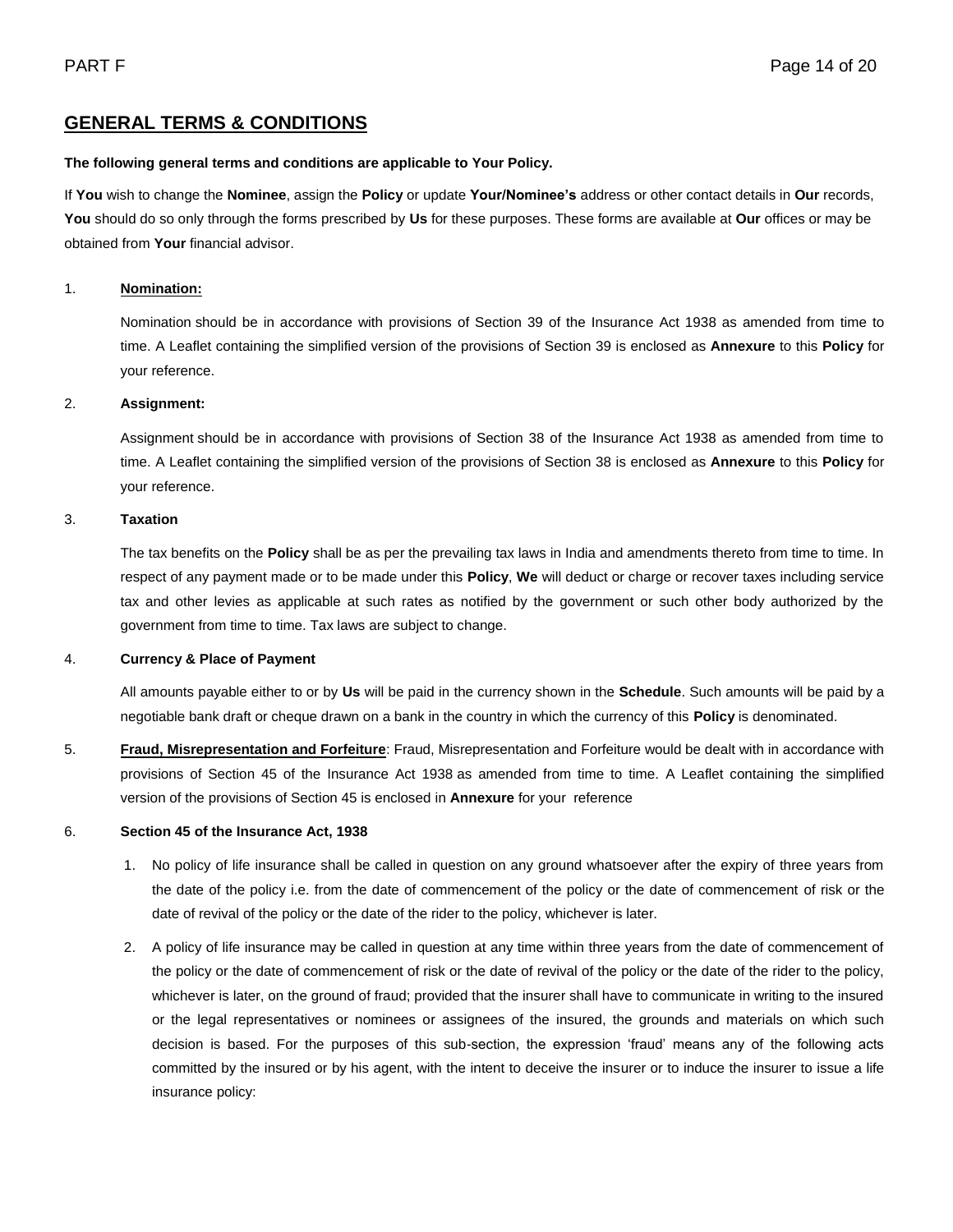- a. the suggestion, as a fact of that which is not true and which the insured does not believe to be true;
- b. The active concealment of a fact by the insured having knowledge or belief of the fact;
- c. Any other act fitted to deceive; and
- d. Any such act or omission as the law specifically declares to be fraudulent.

Mere silence as to facts likely to affect the assessment of risk by the insurer is not fraud, unless the circumstances of the case are such that regard being had to them, it is the duty of the insured or his agent, keeping silence to speak, or unless his silence is, in itself, equivalent to speak.

- 3. Notwithstanding anything contained in sub section 2, no insurer shall repudiate a life insurance policy on the ground of fraud if the insured can prove that the misstatement of or suppression of a material fact was true to the best of his knowledge and belief or that there was no deliberate intention to suppress the fact or that such mis-statement of or suppression of a material fact are within the knowledge of the insurer; provided that in case of fraud, the onus of disproving lies upon the beneficiaries, in case the policyholder is not alive. A person who solicits and negotiates a contract of insurance shall be deemed for the purpose of the formation of the contract, to be the agent of the insurer.
- 4. A policy of life insurance may be called in question at any time within three years from the date of commencement of the policy or the date of commencement of risk or the date of revival of the policy or the date of the rider to the policy, whichever is later, on the ground that any statement of or suppression of a fact material to the expectancy of the life of the insured was incorrectly made in the proposal or other document on the basis of which the policy was issued or revived or rider issued; provided that the insurer shall have to communicate in writing to the insured or the legal representatives or nominees or assignees of the insured the grounds and materials on which such decision to repudiate the policy of life insurance is based. In case of repudiation of the policy on the ground of misstatement or suppression of a material fact, and not on ground of fraud, the premiums collected on the policy till date of repudiation shall be paid to the insured or the legal representatives or nominees or assignees of the insured within a period of ninety days from the date of such repudiation. The mis-statement of or suppression of fact shall not be considered material unless it has a direct bearing on the risk undertaken by the insurer, the onus is on the insurer to show that had the insurer been aware of the said fact, no life insurance policy would have been issued to the insured.
- 5. Nothing in this section shall prevent the insurer from calling for proof of age at any time if he is entitled to do so, and no policy shall be deemed to be called in question merely because the terms of the policy are adjusted on subsequent proof that the age of the life insured was incorrectly stated in the proposal.

#### 7. **Proof of Age**

- (a) Subject to Section 45 of the Insurance Act 1938, if the actual age of the **Insured** differs from the **Age** stated in the **Application** then:
	- (i) If the actual age proves to be higher than what is stated in the **Application**, the **Basic Sum Assured** will be adjusted to that which would have been purchased by the amount of premium paid, had the age been correctly stated. The **Policy** will continue to be in force;
	- (ii) If the actual age proves to be lower than what is stated in the **Application**, the premium paid in excess will be refunded to **You** without interest or may be adjusted towards future premium at **Our** sole discretion. The **Policy** will continue to be in force.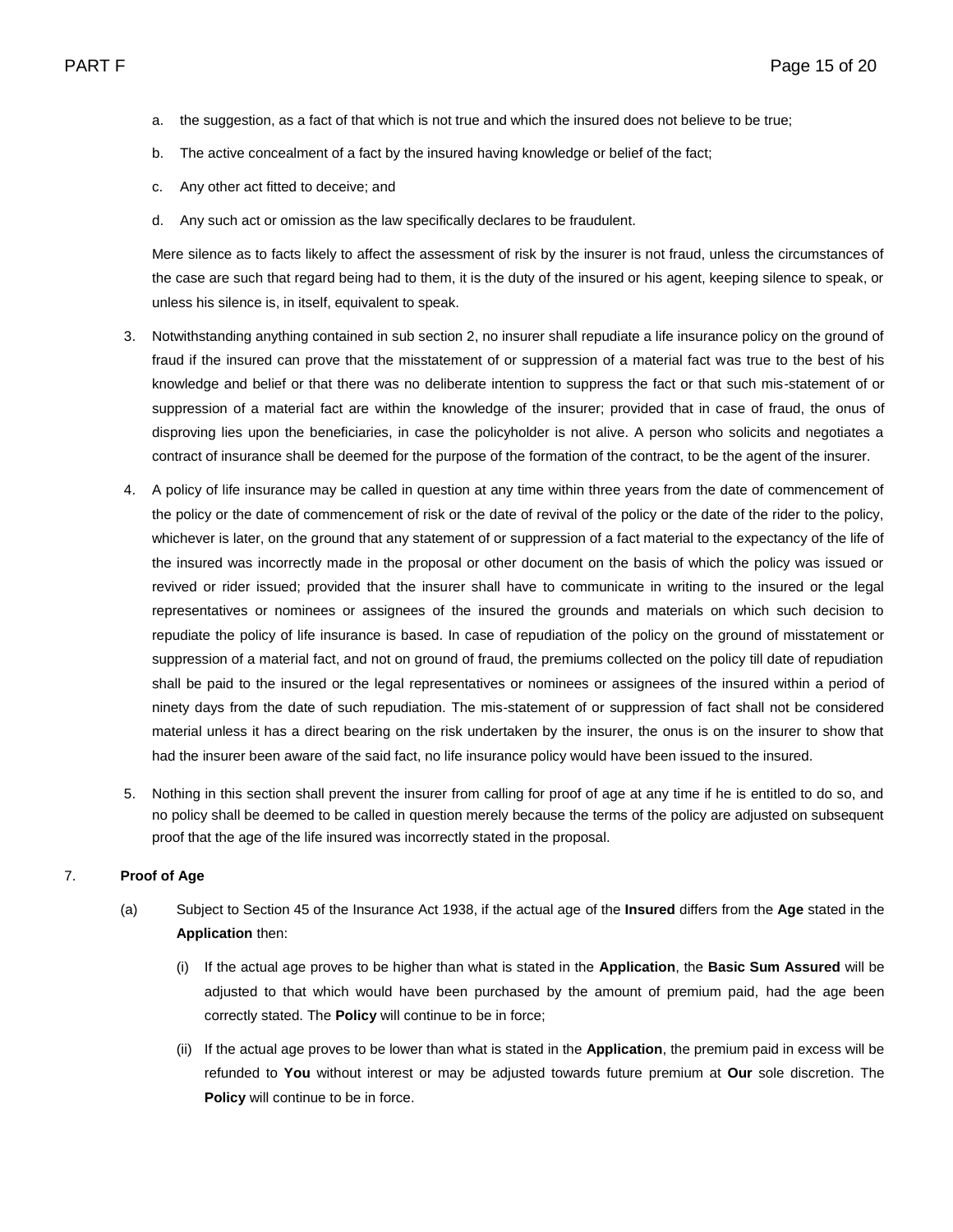(b) If the **Insured**'s actual age is such that it would have made him/her ineligible for the insurance cover stated in the **Policy**, **We** reserve the right at **Our** sole discretion to take such action as may be deemed appropriate including cancellation of the **Policy** upon payment of the **Surrender Value**.

#### 8. **Loss of the Policy Document**

If the **Policy** is lost or destroyed, **You** may make a written request for a duplicate **Policy** which **We** will issue duly endorsed to show that it is in place of the original document, as long as **You** first pay **Us** the Miscellaneous Fee specified in Part E. Upon the issue of a duplicate **Policy**, the original will cease to have any legal force or effect.

### 9. **Travel, Residence & Occupation**

This **Policy** does not impose any restrictions as to travel, residence or occupation.

#### 10. **Changes to the Terms & Conditions**

**We** may, in **Our** sole discretion change the **Policy** terms and conditions with the prior approval of the **IRDA of India**. **We** will notify **You** of any changes to the terms and conditions within four weeks of the change taking place. If **You** object to the changes **You** must give written notice to **Us** within a further four weeks or **You** will be deemed to have accepted the change. If **You** give written notice of **Your** objection within four weeks the **Policy** will be deemed to be surrendered and the applicable **Surrender Value** shall be payable**.** 

## 11. **Governing Law & Jurisdiction**

The terms and conditions of the **Policy** shall be governed by and be subject to Indian law and be subject to the sole and exclusive jurisdiction of the Indian courts.

#### **12. Fraud**

In case of Fraud / Misrepresentation by the **Policyholder**, the **Policy** will be cancelled immediately by refunding the Surrender Value subject to fraud or misrepresentation being proved as per Section 45 of the Insurance Act, 1938

#### 13. **Our Address for Communications**

All notices and communications in respect of this **Policy** shall be addressed to **Us** at the following address:

**PNB MetLife India Insurance Company Ltd., 'Brigade Seshamahal' 5 Vani Vilas Road Basvangudi Bangalore – 560 004 India.**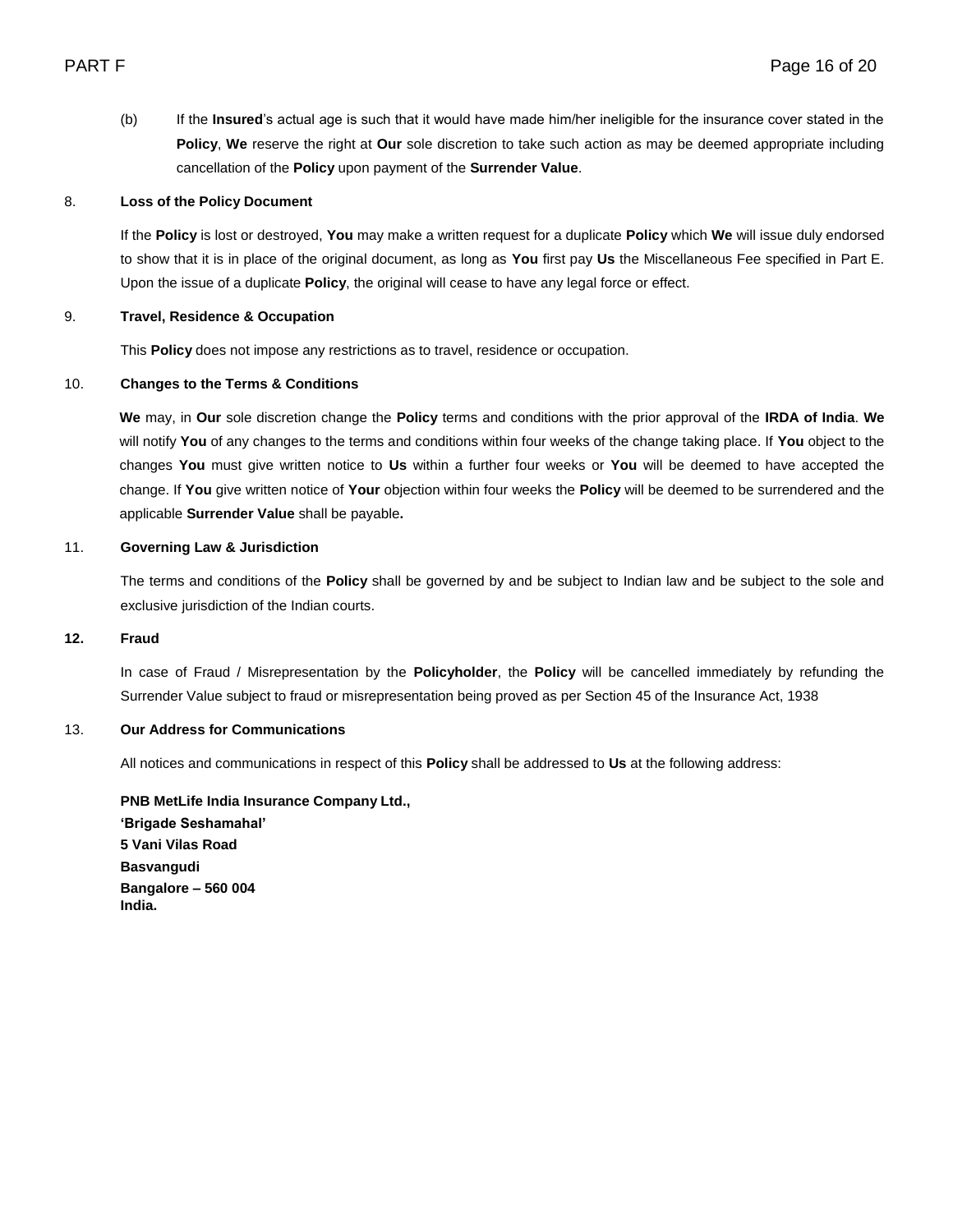# **GRIEVANCE REDRESSAL MECHANISM & OMBUDSMAN DETAILS**

#### **Grievance Redressal Mechanism**

In case **You** have any query or complaint or grievance, **You** may approach **Our** office at the following address:

**PNB MetLife India Insurance Company Ltd., 'Brigade Seshamahal' 5 Vani Vilas Road Basvangudi Bangalore – 560 004 India.** 

**Toll Free Help line: 1-800-425-6969 (8am –8pm) Phone: +91 80 2650 2244 Fax +91 80 41506969 Email: [indiaservice@pnbmetlife.com](mailto:indiaservice@pnbmetlife.com) Web: www.pnbmetlife.com** 

Please address **Your** queries or complaints to **Our** customer services department, and **Your** grievances to **Our** grievance redressal officer, who are authorized to review **Your** queries or complaints or grievances and address the same. Please note that only an officer duly authorized by **Us** has the authority to resolve **Your** queries or complaints or grievances. **We** shall in no way be responsible, or liable, or bound by, any replies or communications or undertakings, given by or received from, any financial advisor or any employee who was involved in selling **You** this **Policy**.

In case **You** are not satisfied with the decision of the above office, or have not received any response within 10 days, **You** may contact the Authority by any of the following means for resolution:

**IRDA of India Grievance Call Centre (IGCC) Toll Free No.: 155255**

You can register your complaint online at [http://www.igms.irda.gov.in](http://www.igms.irda.gov.in/)

You can write or fax your complaints to **Consumer Affairs Department Insurance Regulatory and Development Authority of India 9 th Floor, United India Towers, Basheerbagh, Hyderabad – 500 029, Andhra Pradesh Fax No.: +91-40- 6678 9768 E-mail ID[: complaints@irda.gov.in](mailto:complaints@irda.gov.in)**

In case **You** are not satisfied with **Our** decision/resolution of the **Company**, **You** may approach the insurance ombudsman at the address in the list of ombudsman below, if **Your** grievance pertains to**:**

- (a) Insurance claim that has been rejected or dispute of a claim on legal construction of the **Policy;**
- (b) Delay in settlement of claim;
- (c) Dispute with regard to premium; or
- (d) Non-receipt of **Your Policy** document.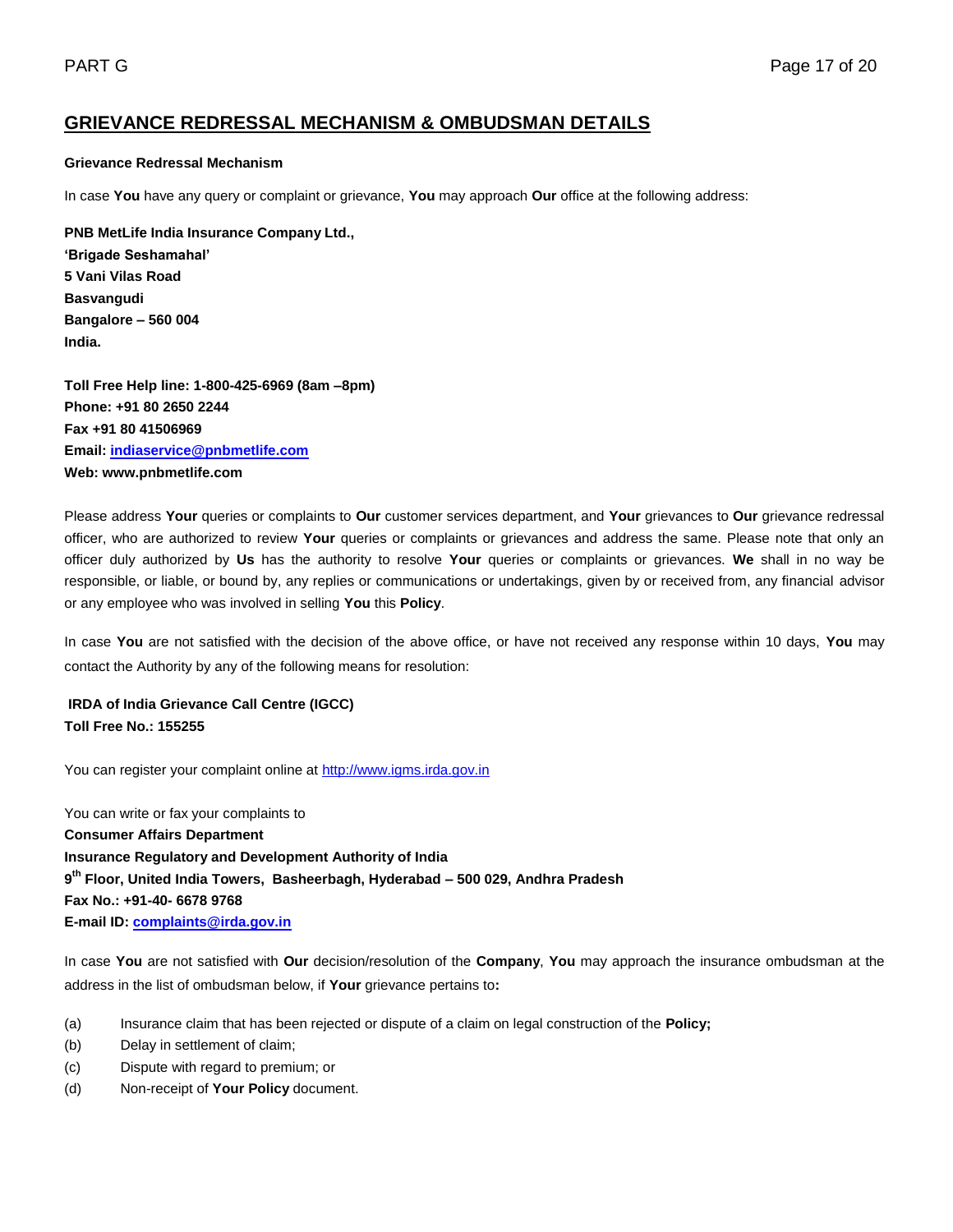The complaint should be made in writing duly signed by the **You**, **Nominee** or by **Your** legal heirs with full details of the complaint and the contact information of complainant

As per Rule 13(3) of the Redress of Public Grievances Rules 1998, the complaint to the insurance ombudsman can be made:

- (a) Only if the grievance has been rejected by the grievance redress machinery of the Insurer;
- (b) Within a period of one year from the date of rejection by the insurer; and
- (c) If it is not simultaneously under any litigation.

## **List of Insurance Ombudsman**

| <b>CONTACT DETAILS</b>                                                                                                                                                                                                                                                        | <b>JURISDICTION</b>                                                                                      |
|-------------------------------------------------------------------------------------------------------------------------------------------------------------------------------------------------------------------------------------------------------------------------------|----------------------------------------------------------------------------------------------------------|
| <b>AHMEDABAD</b><br>Sh. P.Ramamoorthy<br>Office of the Insurance Ombudsman,<br>2nd floor, Ambica House,<br>Near C.U. Shah College,<br>5, Navyug Colony, Ashram Road,<br>Ahmedabad - 380 014<br>Tel.:- 079-27546150/139<br>Fax:- 079-27546142<br>Email:-ins.omb@rediffmail.com | State of Gujarat and Union<br>Territories of Dadra & Nagar<br>Haveli and Daman and Diu.                  |
| <b>BENGALURU</b>                                                                                                                                                                                                                                                              |                                                                                                          |
| Shri, M. Parshad<br>Office of the Insurance Ombudsman,<br>Jeevan Mangal Bldg., 2nd Floor,<br>Behind Canara Mutual Bldgs.,<br>No.4, Residency Road,<br>Bengaluru - 560 025.<br>Tel.: 080 - 22222049<br>Email: insombudbng@gmail.com                                            | <b>New Centre</b>                                                                                        |
| <b>BHOPAL</b><br>Sh.Raj Kumar Srivastava<br>Office of the Insurance Ombudsman,<br>Janak Vihar Complex,<br>2nd Floor, 6, Malviya Nagar, Opp. Airtel,<br>Bhopal - 462 011.<br>Tel.:- 0755-2769200/201/202<br>Fax:- 0755-2769203<br>Email:-bimalokpalbhopal@gmail.com            | States of Madhya Pradesh and<br>Chattisgarh.                                                             |
| <b>BHUBANESHWAR</b><br>Office of the Insurance Ombudsman,<br>62, Forest park,<br>Bhubneshwar - 751 009.<br>Tel.:- 0674-2596461/2596455<br>Fax:- 0674-2596429<br>Email:-ioobbsr@dataone.in                                                                                     | State of Orissa.                                                                                         |
| <b>CHANDIGARH</b><br>Sh.Manik B.Sonawane<br>Office of the Insurance Ombudsman,<br>S.C.O. No. 101, 102 & 103, 2nd Floor,<br>Batra Building, Sector 17 - D,<br>Chandigarh - 160 017.                                                                                            | States of Punjab, Haryana,<br>Himachal Pradesh, Jammu &<br>Kashmir and Union territory of<br>Chandigarh. |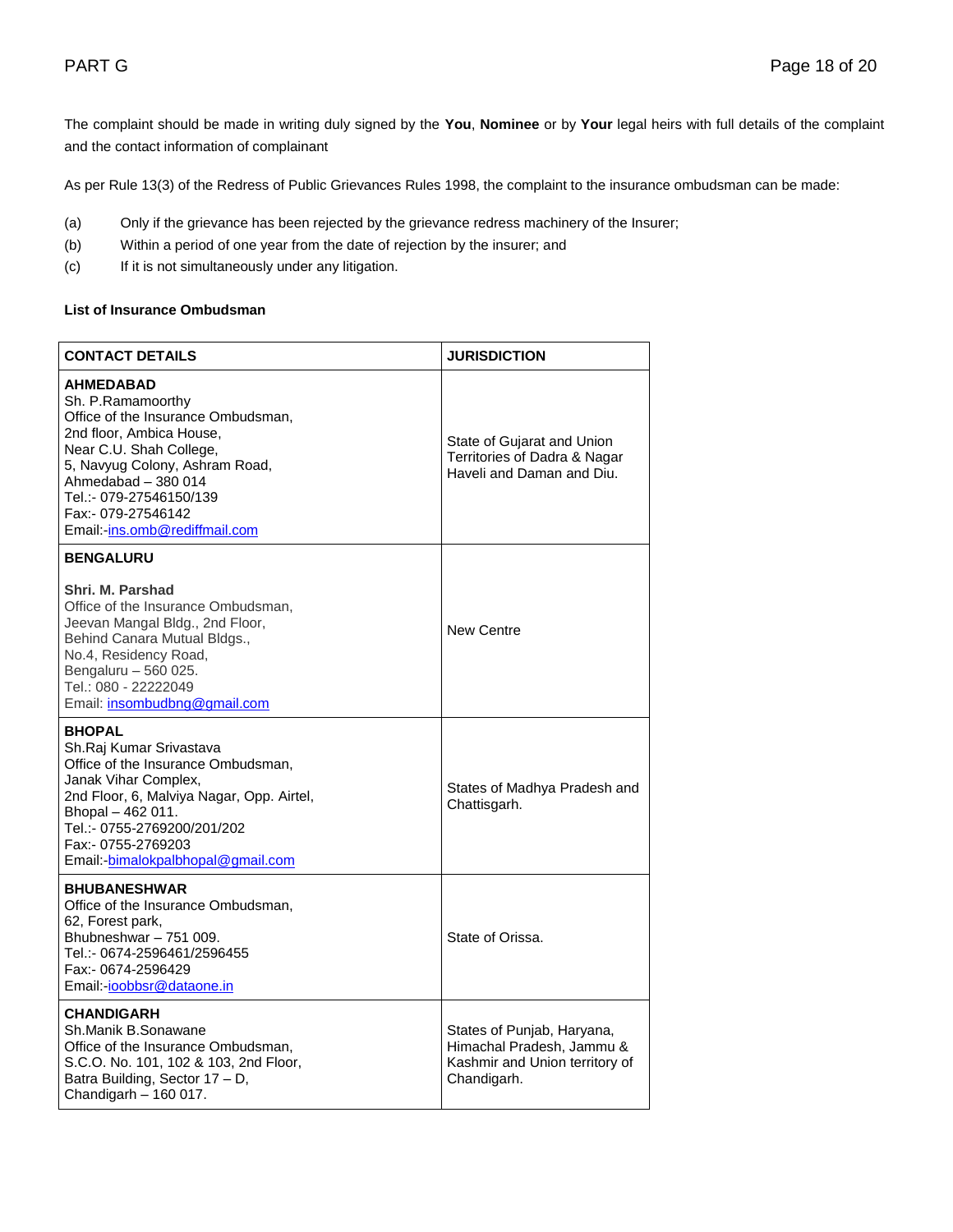| Tel.:- 0172-2706196/5861/6468<br>Fax:- 0172-2708274<br>Email:-ombchd@yahoo.co.in                                                                                                                                                                                                                    |                                                                                                                                        |
|-----------------------------------------------------------------------------------------------------------------------------------------------------------------------------------------------------------------------------------------------------------------------------------------------------|----------------------------------------------------------------------------------------------------------------------------------------|
| <b>CHENNAI</b><br>Sh. Virender Kumar<br>Office of the Insurance Ombudsman,<br>Fatima Akhtar Court,<br>4th Floor, 453 (old 312), Anna Salai, Teynampet,<br>CHENNAI - 600 018.<br>Tel.:- 044-24333678/664/668<br>Fax:- 044-24333664<br>Email:-chennaiinsuranceombudsman@gmail.com                     | State of Tamil Nadu and Union<br>Territories - Pondicherry Town<br>and Karaikal (which are part of<br>Union Territory of Pondicherry). |
| <b>DELHI</b><br>Office of the Insurance Ombudsman,<br>2/2 A, Universal Insurance Building,<br>Asaf Ali Road,<br>New Delhi - 110 002.<br>Tel.:- 011-23239611/7539/7532<br>Fax:- 011-23230858<br>Email:- <i>iobdelraj@rediffmail.com</i>                                                              | States of Delhi and Rajasthan.                                                                                                         |
| <b>GUWAHATI</b><br>Sh.D.C.Choudhury<br>Office of the Insurance Ombudsman,<br>'Jeevan Nivesh', 5th Floor,<br>Nr. Panbazar over bridge, S.S. Road,<br>Guwahati - 781001(ASSAM).<br>Tel.:- 0361-2132204/2131307/2132205<br>Fax:- 0361-2732937<br>Email:- ombudsmanghy@rediffmail.com                   | States of Assam, Meghalaya,<br>Manipur, Mizoram, Arunachal<br>Pradesh, Nagaland and<br>Tripura.                                        |
| <b>HYDERABAD</b><br>Sh. G.Rajeswara Rao<br>Office of the Insurance Ombudsman,<br>6-2-46, 1st floor, "Moin Court"<br>Lane Opp. Saleem Function Palace,<br>A. C. Guards, Lakdi-Ka-Pool,<br>Hyderabad - 500 004.<br>Tel.:- 040-23325325/23312122<br>Fax:- 040-23376599<br>Email:-insombudhyd@gmail.com | States of Andhra Pradesh,<br>Karnataka and Union Territory<br>of Yanam - a part of the Union<br>Territory of Pondicherry.              |
| Jaipur<br>Shri. Ashok K. Jain<br>Office of the Insurance Ombudsman,<br>Jeevan Nidhi - Il Bldg., Gr. Floor,<br>Bhawani Singh Marg,<br>Jaipur - 302 005.<br>Tel.: 0141 -<br>Fax: 0141 -                                                                                                               | New Centre                                                                                                                             |
| KOCHI<br>Office of the Insurance Ombudsman,<br>2nd Floor, CC 27 / 2603, Pulinat Bldg.,<br>Opp. Cochin Shipyard, M. G. Road,<br>Ernakulam - 682 015.<br>Tel.:- 0484-2358734/759/9338<br>Fax:- 0484-2359336<br>Email:- <i>iokochi@asianetindia.com</i>                                                | State of Kerala and Union<br>Territory of (a) Lakshadweep<br>(b) Mahe-a part of Union<br>Territory of Pondicherry.                     |